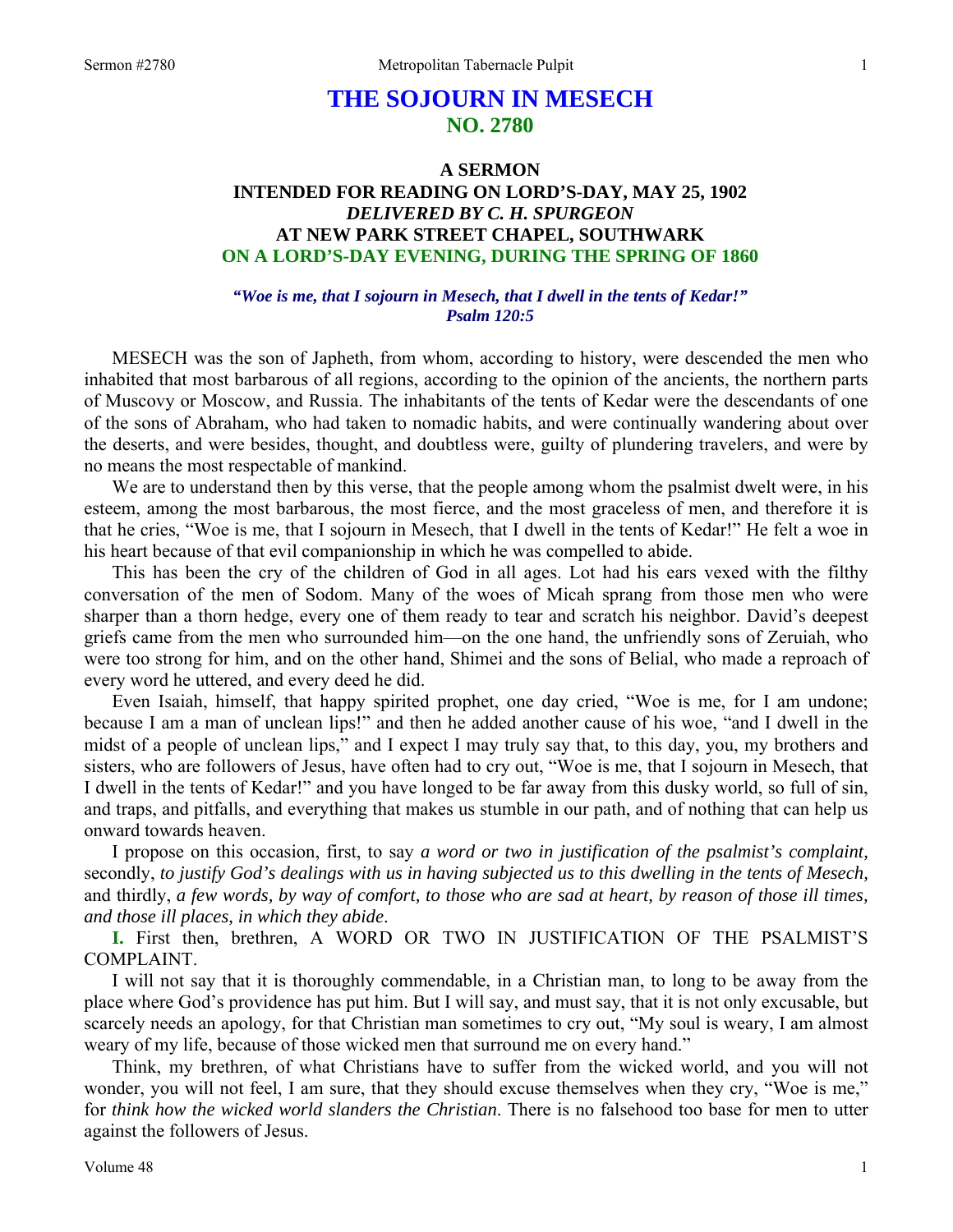There was a shameful slander, that was circulated among the heathen, that the early Christians, when they came together, met for the most obscene, and even cruel rites, whereas those holy men and women only gathered together to eat bread and drink wine in remembrance of Him whom they loved, and to this day, the chosen weapon of Satan, with which the evil one does great mischief, and on which he relies, as his masterpiece of hellish ordnance against the church, is slander, and this often wounds the Christian, and cuts him to the quick, when he finds his good name suddenly blasted, and when filth is thrown upon his snow white garments.

It is but little marvel, when he has sought studiously to avoid the very appearance of evil, when he has picked his steps, knowing the world is a miry place, when he has sought in everything to avoid giving offense to any man, and yet he sees himself abused on every hand—it is but little marvel that he should cry, "Woe is me, that I sojourn in Mesech!"

But if slander were all, though this might suffice to apologize for the complaint, yet would there be something lacking, but alas! the Christian, dwelling as he does among wicked men, finds *his good things are continually marred,* so that he has to cry, "When I would do good, evil is present with me; not only here in my own heart, but in my own house, and round about my neighborhood."

I know that some of you live in crowded places, where you can scarcely pray without being overheard, and laughed at, and if you have a meeting for prayer, and friends join you in singing the songs of Zion, a crowd soon gathers round your little window, and the mockers make all manner of discordant sounds. If you would learn a lascivious song, you have but to throw up your window, and listen to what is being sung in the street, but if you would have thoughts of heaven, and sing of God, how hard it is when you have those about you who will cast these things in your teeth, suggest all manner of ribaldry, and turn your best words into a reproach against you!

The Christian is like an eagle chained. How often does he fret over that chain, and bite it! He sees the stars up yonder, and he knows that he is brother to the lightnings, and he wants to be aloft there in his own native element, how he frets and fumes at his captivity!

His mighty spirit struggles within his body, and he longs to stretch his wings, and fly straight to yonder lofty heights, and when he sees those about him feeding upon the husks that swine eat, or when they hurl their carrion at him, how often does he long to be free, to break down the bars of his cage, and get away to his own companionship, to some associates that are fit for him, some spirits that are congenial with his spirit, how he pants to be with his own group, the cherubim and seraphim, the holy ones that, day without night, keep ceaseless watch and sing in unending harmony around the throne of JEHOVAH, who lives and abides forever!

Were he a worldling, he would be satisfied with the world, but since he is of nobler blood, these things here below all tend to check the aspirations and the longings of his heaven born spirit. 'Tis indeed no strange thing that he should cry, "Woe is me, that I sojourn in Mesech, that I dwell in the tents of Kedar!

But besides this, the Christian is conscious that *evil companionship is damaging to him*. If he is not burnt, he is at least blackened by contact with the ungodly. This world is to him a place where, if he does not accumulate actual filth, it is hard to travel an hour along its roads without being covered with its dust. Though, by the grace of God, he is kept upright, yet he feels, when he goes upon his knees again, he has suffered from contact with poor, fallen humanity.

He goes up into his chamber of communion with Christ, and his spirit seems to drink the dew of heaven fresh from the throne of God—the drops from the womb of the morning—but he has to go down into the world, and the hot sun of business shines upon him, and then comes the dustiness of this world to mar him, and he goes back to his chamber, and feels like Samson when his hair was shorn away. He begins to cry, "My soul lies cleaving to the dust."

Sometimes he longs to get away from his fellows, he would, if he could, keep himself abstracted and alone, that he might cultivate continual friendship with Christ, and abide near to the bleeding side of Jesus. That is a foolish wish, as I shall have to show by and by, but yet it is no wonder that he cries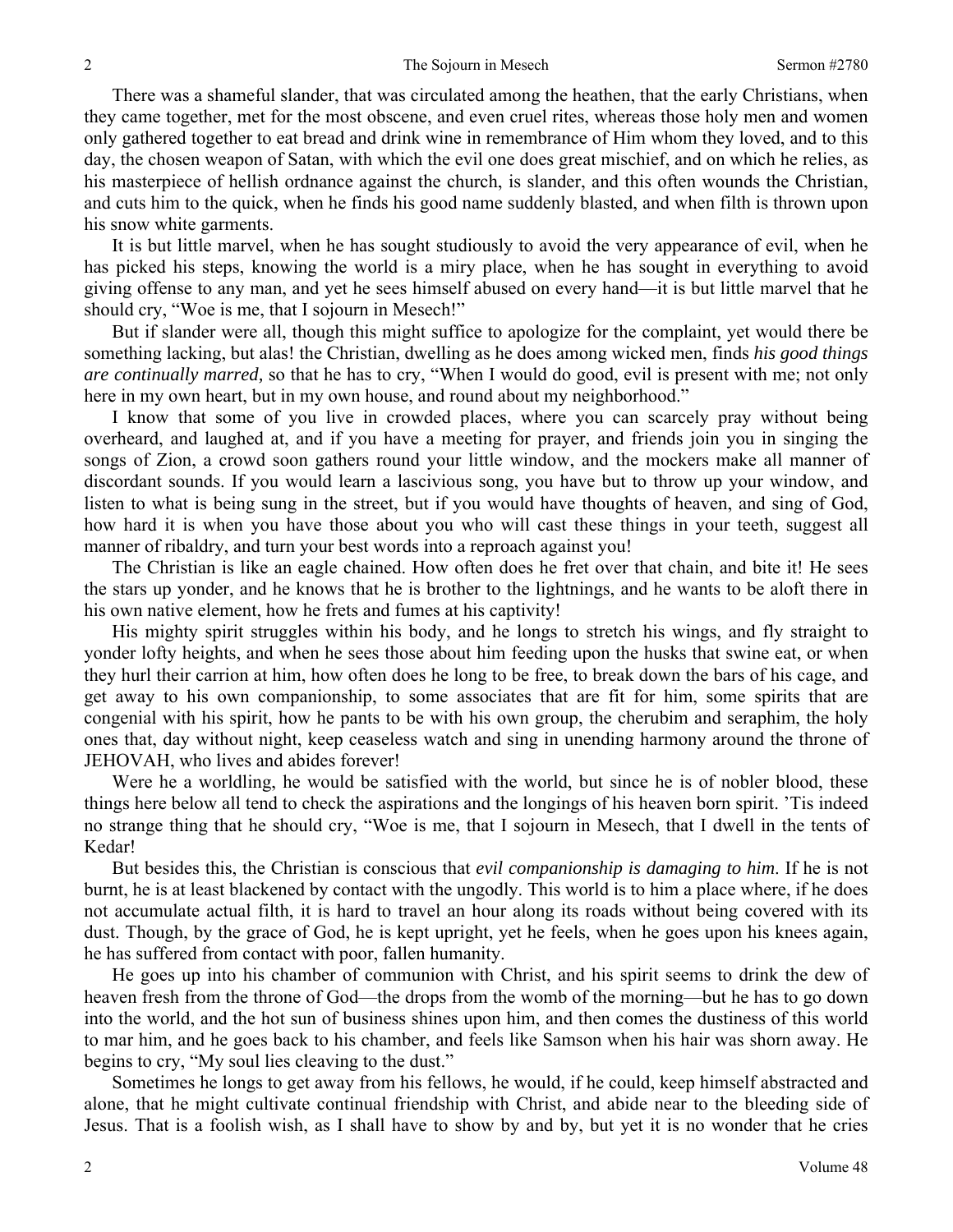There are divers other reasons, doubtless, why the Christian longs to be gone from the company of the ungodly, and why he would be far away from them if he could. I shall be content, however, with mentioning one other, namely, *the continual process of temptation which surrounds the Christian who is situated in the midst of men of unclean lips*. Men lay traps for us, and sometimes they lay them right warily and craftily, and unless our God has given us the wisdom of the serpent, as well as the harmlessness of the dove, we shall find our heels tripped up before we are aware.

Often, in my own case, I am asked questions, apparently by inquirers who are anxious to know something about the truth, only with the desire to entrap me in my words, and make some capital out of my answer, and doubtless, it is so with each one of you. You are questioned merely that your answer may become the theme of ridicule.

Some temptation is put in your way—a supposed friend advises you to do this or to do that. Perhaps you do it, and he is the first man to accuse you of having done wrong. Before he said, "Oh, it is just the thing I would do if I were in your place!" Perhaps he would, and when he has seen you do it, he has become your accuser, your tempter has afterwards turned round to bring an accusation against you.

The Christian will long to be out of a world like this, where there is a Satanic rifleman behind every bush, where there is a devilish archer behind every crag, and where, oftentimes, while we are going along some quiet vale of life, all secluded and peaceful, the arch-fiend comes behind us, and we hear his flattering words, and all of a sudden, he gives a shrill call, and from every side of the defile start temptations, we see every one of them armed to the teeth, and with their arrows winged for flight, and thirsty to destroy, and we wonder why we are brought into such a place, where all seemed so calm and secluded, and now we are surrounded by the enemy, and we have to cry, "Good Lord, deliver us, come from above, and snatch us out of this danger, cast down our foes, and put our feet in a large place."

Well may God's dove long to roost in heaven, when there are so many snares here, and so many archers with their bows all ready, seeking its life. This made the psalmist talk of fleeing as a bird to the mountain. Well may we sometimes wish we could do so, and even begin to sing, in the language of the poet—

> *"Jerusalem, my happy home, Name ever dear to me; When shall my labors have an end, In joy, and peace, and thee?"*

**II.** Having thus spoken a word of justification for the psalmist's complaint, I am going, next, TO JUSTIFY THE WAYS OF GOD WITH US, IN HAVING SUBJECTED US TO THIS DWELLING IN THE TENTS OF KEDAR.

Well, brethren, whatever God does is right—we believe that once for all, if He should do that which seemed to our reason, to be the wrongest thing in the world, we should believe our reason to be a liar sooner than imagine that God would either be unkind or unwise. It is a happy thing when we can believe God to be right when we cannot see it, when we can trust Him if we cannot trace Him. It is pleasant to believe that, but we would rather see it. Now, I think, in this case, we can see a little why God deals thus with us.

It is right, and just, and good that God has spared us to be here a little longer, for in the first place, my brothers and sisters, has not God put us here to dwell in the tents of Kedar *because these, though perilous places, are advantageous posts for service?* The angels, those mighty spirits that serve God perfectly, seem to me to be like the soldiers in an army who bring up the rear guard, they are behind, there the arrows do not reach them. When the volleys of Satanic malice are being fired off, the angels are behind, and can scarcely hear their echoes, but we men that are born of women must face the fire, and lead the vanguard in the heavenly battle between the Son of God and that great arch-traitor.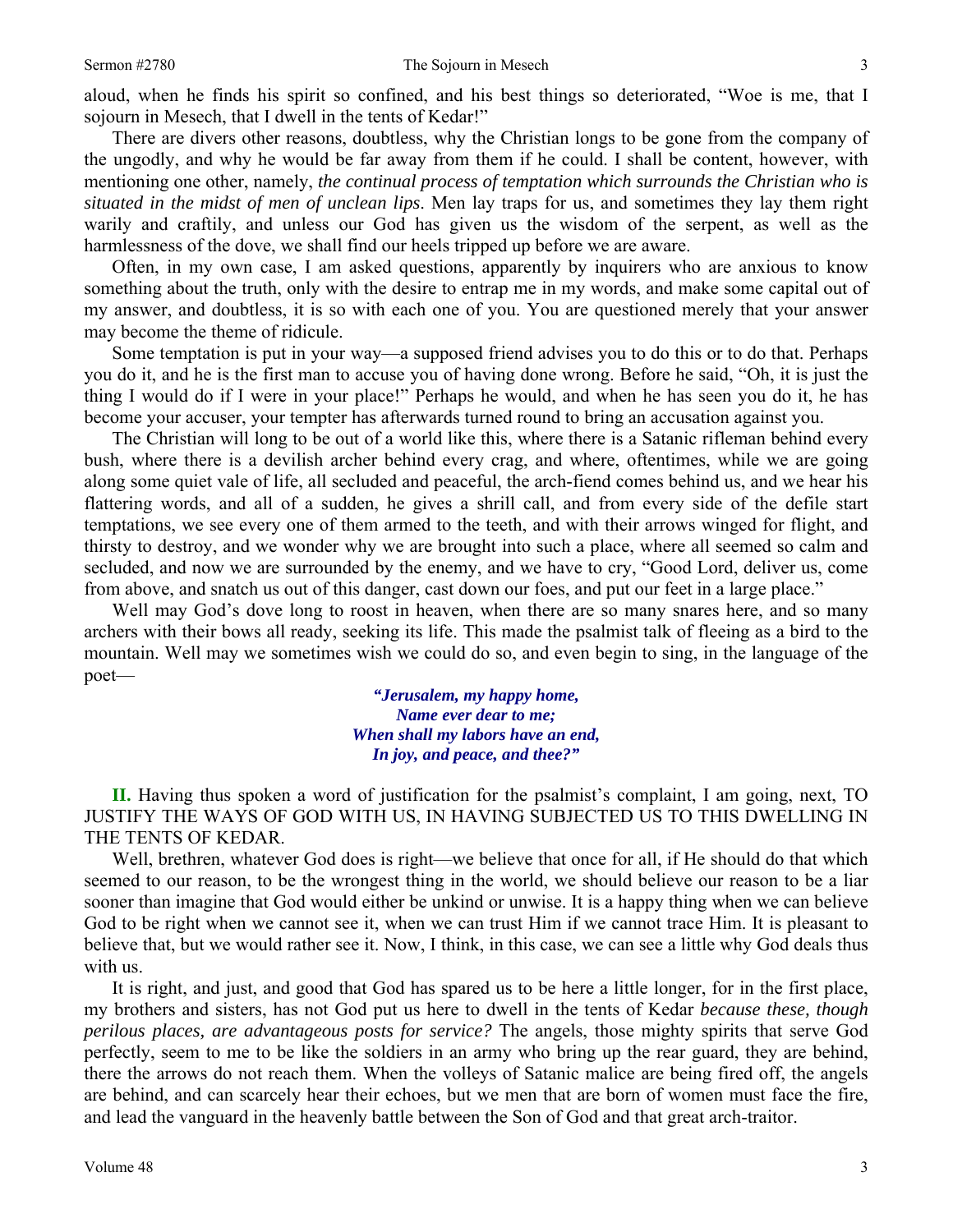We must go into the front rank, and every shot must tell upon our harness, and rattle upon our armor, and is it not a glorious thing to stand in the front? Who would care to be behind in such a battle as this? Angels might long to come where we are, and earnestly desire to stand in the front of the battle, for if this be a place of danger, it is the place of honor too.

That was a noble speech of our old English king at Agincourt, when he was surrounded by multitudes of enemies, "Well, be it so. I would not lose so great an honor, or divide my triumph. I would not," said he, "have one man the fewer among my enemies, because then there would be a less glorious victory." So, in like manner, let us take heart even from our difficulties. The Lord of hosts is with us, the God of Jacob is our refuge. JEHOVAH-NISSI is inscribed on our banner.

We are privileged above all the creatures of God. We have a high and noble honor to fight for JEHOVAH, and standing out as the soldiers of the cross—the church militant of the Divine One—we can do what the angels themselves have not the power to do, and therefore we have great reason to bless God that He lets us stop here, because we are doing something for Him that even they cannot do.

If you had been an angel, and never been a man, you might sit down, if such thoughts could ever pass through an angelic mind, on some sunny crag high up on the celestial hills, and muse thus—"I am a glorious being. The great God has made me to be happy and blest, but down yonder, on that little planet that is glittering in the light of the sun, there are glorious creatures living that are more blest than I am, for they can do what I must not.

They tell of Jesus' love, they wipe the tear from the eye of the mourner. I can carry the soul aloft, and glad am I when I have the commission to do so, but I cannot go and bring the wanderer back, and tell him how Jesus Christ has bought him with His precious blood." I think an angel might almost fold his wings, and cherish that wish, if such a thought could ever go through a cherubic spirit, such a wish might be conceived to be quite natural.

For really, my brethren, they cannot do what we can do. There are works of charity and resignation, and deeds of heroic suffering, that those blessed spirits can never perform. "Give me a body," says the angel, "and let me be a martyr, for a martyr is greater than an angel. Give me a tongue, and let me be a preacher, for the noble army of the apostles is more noble than the glorious hosts of cherubim and seraphim.

They have suffered for God, they have testified for God, they have stood in the midst of a multitude of enemies, firm as a rock in the time of storm, and they have been kept 'steadfast, unmovable, always abounding in the work of the LORD.'" If there were nothing else to say upon this point, it should certainly be satisfactory enough to the Christian to remember that God has kept him here on purpose to do Him honor.

Yet another thought, my brethren and sisters. You never will wish, I am sure, to get away from the tents of Kedar if you will recollect that *it was through another Christian tarrying here—when, perhaps, he wanted to be gone—that you are this day a Christian*.

Look back upon the instrumentality that God used for your conversion. It may have been the teaching of some aged woman, who herself had long ago wished to go home to her Father and her God. But she was kept here, pale and shivering with old age, in order to point you to the city of refuge.

Or perhaps, it may have been some younger servant of God, who preached the Gospel, and you heard it, and were blessed. But that man of God had often wished to be in heaven. Had he been in heaven when he wished it, where would you have been? It is true, God might have found other instruments, but we are to speak, as men, after the manner of men. Have we not reason to thank God that these instruments were spared, and still kept here, that we might be brought to Him by them?

And now, mark, is it not a fact, and will you not look out, and see whether it is so, that there are many of God's elect ones, purchased with the precious blood of Christ, who are parts of Christ's mystical body, who are not yet brought in, and you are to bring them in?

Brethren, if you were to go to heaven now, perhaps you would go almost alone, but you must stop till there is a companion to go with you. There are two stars very prominent just at this season of the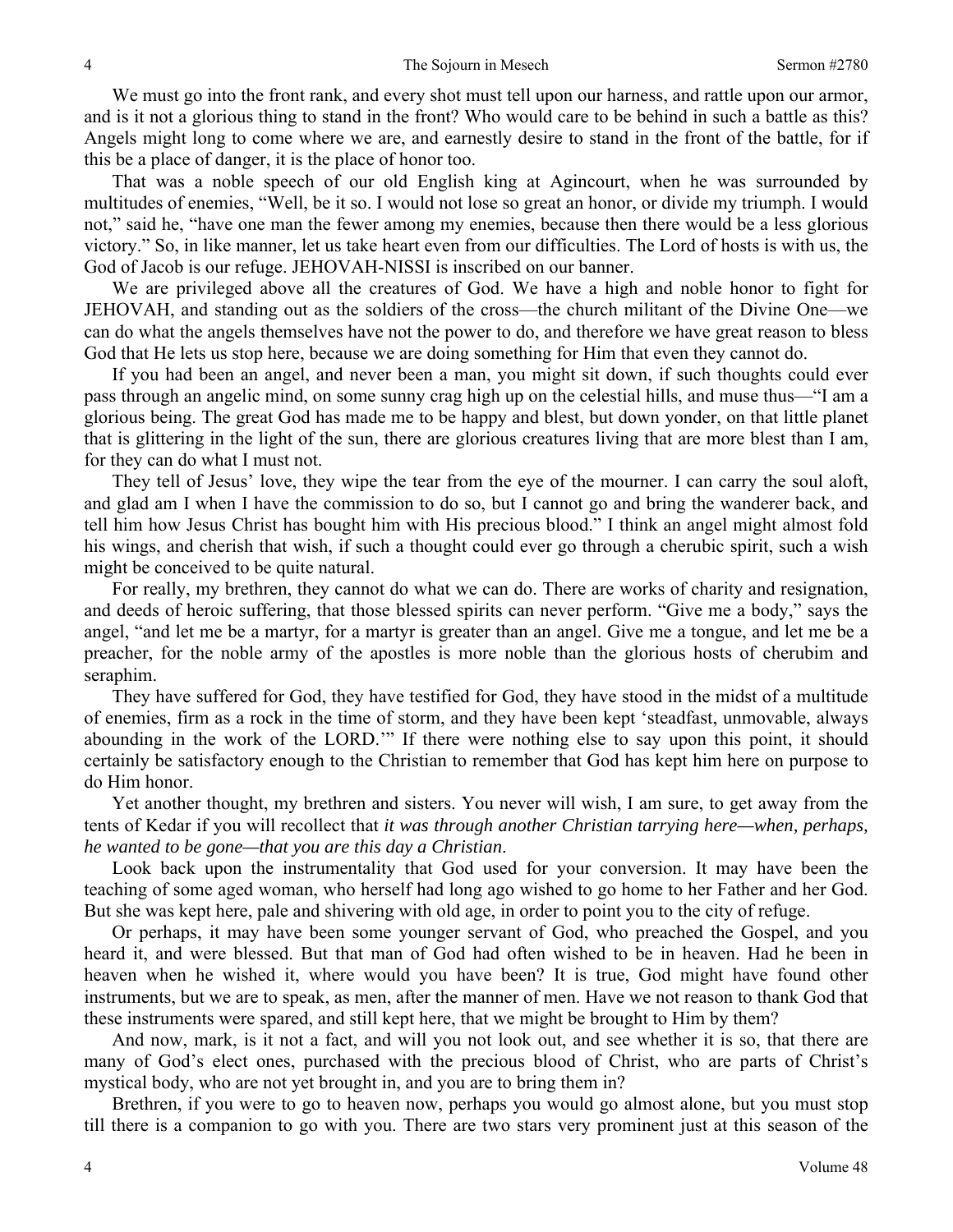#### Sermon #2780 5

year, the Gemini, the twins, glistening in the sky. You can see them in about an hour's time, almost overhead. Ay, and you perhaps, would have been a star, all alone in the heavenly firmament, if you had had your own way, but now, there will be two of you glittering together. But with some of us, blessed be God who has given us this honor, there will be a whole constellation of stars, which, though they did not borrow their light from us, yet through us have been able to receive their light from Jesus Christ.

And who would like to go to heaven alone—to go through those bright fields of ether with no other redeemed spirit with him? I sometimes think it would be a noble thing for the minister of God to have a host behind him, and to look back, and say, "Who are ye that are following after me?" and to hear them reply, "We are they whom God has given you. As the sheaves come with the husbandman in the day of harvest, so we are coming with you," and then to enter heaven, and cry, "Here am I, and the children that Thou hast given me!"

To say, "Here am I," is a blessed thing, but that other clause, "and those whom Thou hast given me," that is a grand addition. What must it be to be in heaven? Glory be to God if we are ever there, but to be in heaven with others who are given to us—this shall be to multiply heaven, to heap celestial mountains upon one another, to double the light of the sun, yea, to make it sevenfold, to make heaven more than heaven—heaven multiplied in the heaven of others, to say, not simply, "I see the sun," but the sun reflected from a thousand glasses—the souls of others who have been led to Christ, and then reflect that enjoyment upon the man who, through God, was the means of bringing them to glory. Well, brethren, this should make us willing to stay here.

There is, however, one other reason left, namely, perhaps our Master keeps us in the tents of Kedar *because it will make heaven all the sweeter*. The old Romans—you hear a great deal of praise of the Greeks and Romans, but the Greeks were the biggest thieves who ever lived, and the Romans were about the greatest gluttons and bullies that ever existed—well, the Romans were such gluttons that, before they came to their meals, they were accustomed to drink all the bitterest things they could get, that they might be thirsty, and that they might drink as much as they could—very nasty things, such as one would not like to think of—but they always liked to get their palates in such a state that, when they drank their wine, they would enjoy it.

Verily, brethren, this is something like our case. After those draughts of wormwood which we have had to drink, how sweet will be heaven's nectar! Yes, we have had to drink the gall, as we think, to the very dregs, but when that cup is drained, and God gives us some of the new wine of the kingdom, how sweet that will be!

Nothing makes a day of rest so sweet to a man as having long labored and long toiled. The tradesman, who goes home to his little country house thinks, "Well, if ever I can make enough to always come and live in this house always, I shall be so happy." He does it, and yet he doesn't like it. In a week, he cannot bear it. The reason he used to enjoy the rest was because the toil of the day sweetened it. Brethren, it will be so with us when we get into heaven—then, when our rest shall last eternally, it will be sweet indeed. The long wilderness of drought shall make the joys of heaven rare and real.

The waters of the Nile were considered by the Egyptians to have an excellent flavor. Our travelers say it is not so, but the reason is because the Egyptians have never drunk any water but that of the Nile, while we, who have it in all our streets so abundantly, think but little of that turbid stream. Now, we who have had much, but not too much, of sorrow from the men that dwell in the tents of Kedar, how blessed will it be there when we shall be—

> *"Far from a world of grief and sin, With God eternally shut in!"*

**III.** My third topic is A WORD OF COMFORT TO THE CHRISTIAN WHILE PLACED IN THESE APPARENTLY EVIL CIRCUMSTANCES.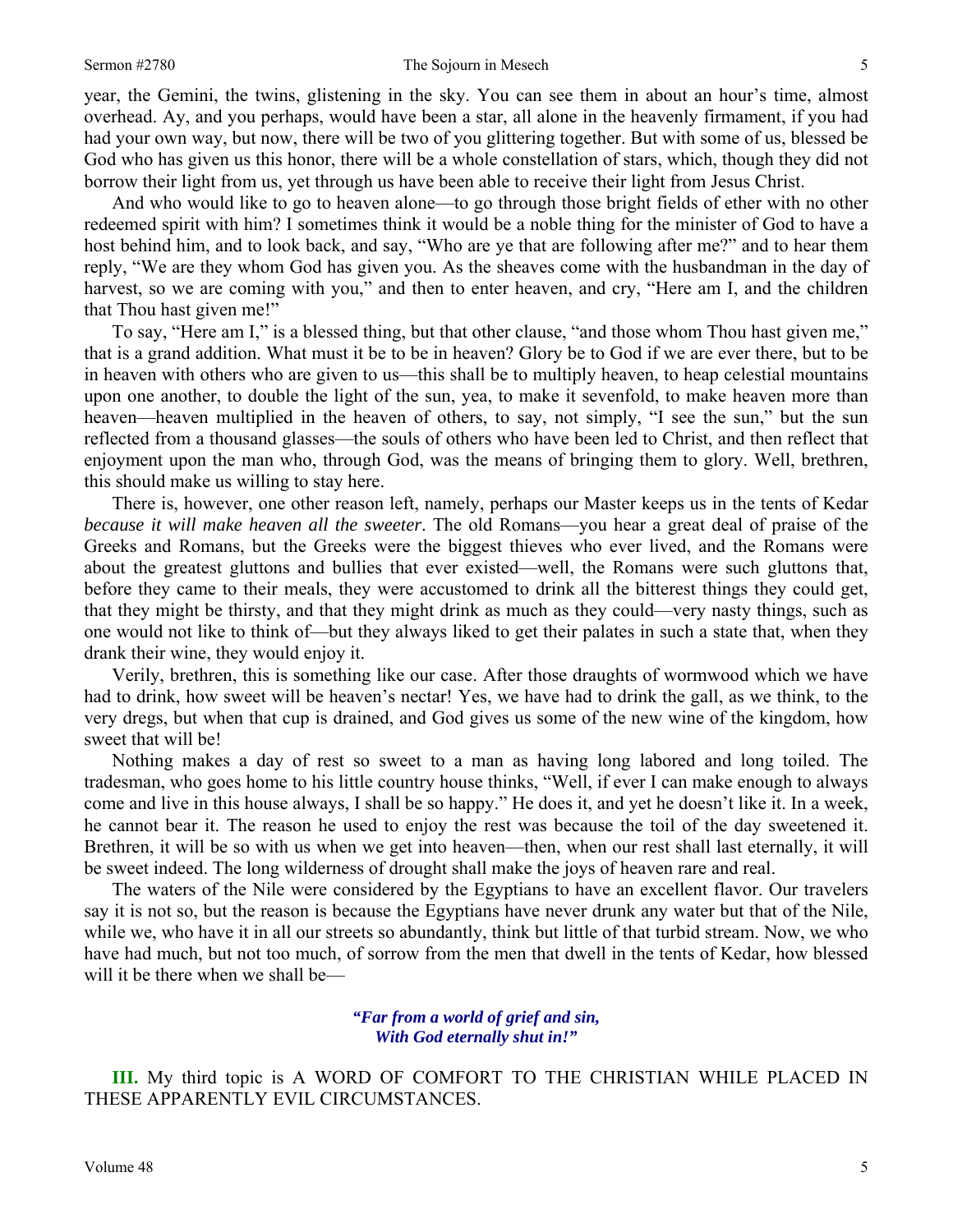Well, there is one word in the text that ought to console him in a case like this. "Woe is me, that I *sojourn"—*thank God for that word "sojourn." Yes, I do not live here forever, I am only a stranger and a sojourner here, as all my fathers were, and though the next sentence does say, "I dwell," yet, thank God, it is a *tent* I dwell in, and that will come down by and by, "I dwell in the *tents* of Kedar."

You men of this world, you may have your day, but your day will soon be over, and I will have my nights, but my nights will soon be over, too. It is not for long, Christian, it is not for long. They may laugh at you, every day there is one day less for you to be laughed at. They may scoff and mock, and set you in the pillory with cruel mockings, but you will not stand there forever. Perhaps tomorrow you may be in heaven, we never know how near we are to the gates of Paradise. But at any rate, suppose we should live to the longest period of human life, it is not long after all.

When we get home to heaven, and come to look back, what a short way it will seem! While we are travelling in it, and our feet are covered with blisters and sores, we think all the inches are miles, but when we get up there we shall say, "Why, that light affliction was but for a moment. I thought 'twas half a century, 'twas but for a moment, yet it has wrought out for me a far more exceeding and eternal weight of glory." We say sometimes, "God has appointed unto us wearisome days, and nights of weeping." But when we are there, we shall say, "Weeping endured but for a night, but joy came in the morning." I say to the Christian—

#### *"The way may be rough, but it cannot be long; So let's smooth it with hope, and cheer it with song."*

Up, man! a few successful struggles, and you will not have one conflict more, another blow or two, and your foot shall be on your opponent's neck. What! give up the battle when it is near its termination? Would you sit down in the shades when the sun is rising, and the morning star of promise is giving you the first token of the dawn? Cheer up, cheer up, I beseech you! The end will make amends for all that you endure, and you will thank God that He kept you, and blessed you, and enabled you to suffer and endure, and at last brought you safely home.

This, however, is not all the comfort I have for you, because that would look like something at the end, like the child who has the promise of something while it is taking its medicine. No, there is something to comfort you during your trials. Remember that even while you are in the tents of Kedar, *you have blessed company,* for God is with you, and though you sojourn with the sons of Mesech, yet there is Another with whom you sojourn, namely, your blessed Lord and Master. You are not alone, for Christ is with you.

It is true that those who are round about you are uncongenial companions, but then, there is One who walks through the midst of all these scenes and snares, who says to you, "Fear thou not, for I am with thee; be not dismayed, for I am thy God." There may be a noise in the street, but Christ is with you in your chamber. There may be a storm within your very doors, a husband who will not let you rest, and children who cast your religion in your teeth, but there is another Husband in that house too, a heavenly Husband, and His consolations are far more powerful than all the sneers of the other husband, the manna that He gives is so sweet that it can take all the bitterness out of the sarcasms of your foes.

Surely, when Christ is with us, the bitterness of death is past, much more, then, the bitterness of those little trials which daily come to us from those sons of Mesech, and those inhabitants of the tents of Kedar. If, my Lord, You will go with me, I will not choose the path. If I must go alone, alas! alas! for me, though the road be grassy, and the sky be clear, and the sun be bright, and the rills be flowing on every side, though the birds are singing on the trees, and though my own eyes have a luster in them, yet I am miserable, I am wretched, I am unsafe, I am in danger, if You are not with me.

But come, my Master, if the sun be set, if no moon or stars appear, if all around me there are found those that would devour me, if there be a ditch on this side, and a yawning gulf or a quagmire on the other, if there are all kinds of horrible things and evil spirits, if under my feet there are dead men's bones, and snares, and chains, and pitfalls, if over me there be the shadow of death, that keeps the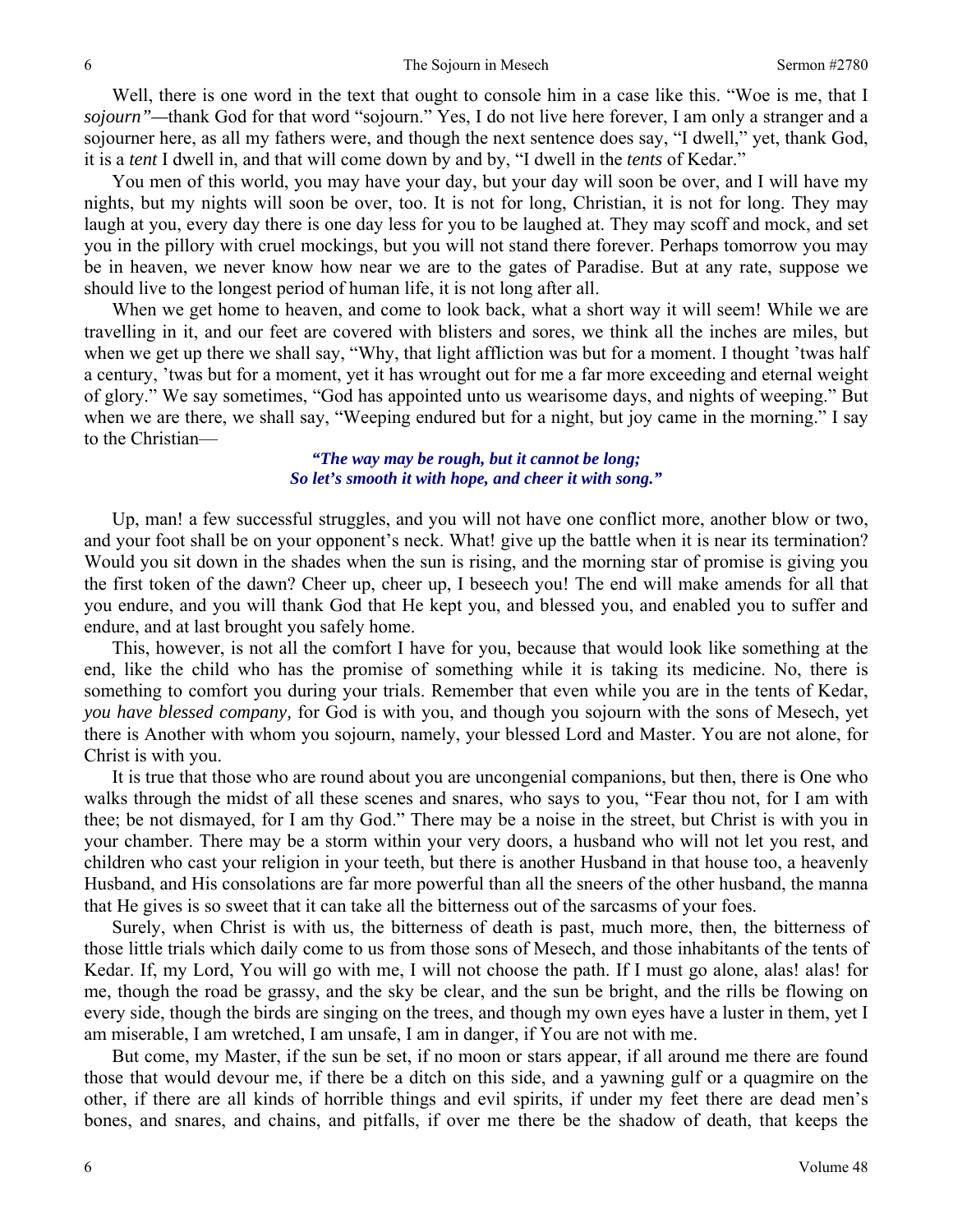sunlight from reaching me, and if within my heart there is fear, yet, if You are with me, into the very gates of hell itself my soul unarmed should enter, through the wall of fire, amidst the blazings of divine vengeance, my soul unscathed may walk.

Nothing can harm me if Jesus is near. Does not this make the tents of Kedar as white and fair as the tents of Solomon if Jesus has visited them, and are not the men of Mesech, with their rough beards, their stern faces, and their unknown tongues, as friendly angels when we know that Jesus Christ is with us for evermore?

I have but one thing more to say, and with that I shall conclude. Brethren, you may be comforted yet again with this sweet thought—that not only is God with you, but *your Master was once in the tents of Kedar,* not merely spiritually, but personally, even as you are, and inasmuch as you are here too, this, instead of being painful, should be comforting to you.

Have you not received a promise that you shall be like your Head? Thank God that promise has begun to be fulfilled. If you were happy in the tents of Kedar, you might think, "I am not like my Master, for He was a Man of sorrows, and acquainted with grief," but inasmuch as you have evil things thrown at you, and your way is hard and rough, you may say, "Now I know what it is to have fellowship with Him in suffering, in some feeble measure. As I was buried with Him in baptism unto death, so with Him I trust I have had conformity unto His death."

When any pang rends your heart from slander or misrepresentation, then you can say, "Now I know what He meant when He said, 'Reproach has broken my heart.'" When you find yourself abused and misrepresented, you can say, "Now I understand what Christ endured when they said, 'He is a gluttonous man and a winebibber; a friend of publicans and sinners.'" It is worthwhile to be like Christ in the worst times, because that is an assurance that we shall be like Him in the best times.

If I carry a cross as He carried one, I shall wear a crown as He wears one. If I have been with Him in the degradation of the flesh, I shall be with Him in the glory of the Spirit. If I have been with Him when men hooted and hissed, and dogs compassed Him, and the bulls of Bashan beset Him around, I shall be with Him too, when angelic hosts are round Him, and He shall be admired of all that love Him, and adored of all creation. You shall be like your Head, poor sufferer—like your Head, then what more can you want? Is not this a sufficient honor, that the servant is as his Master, and the subject is as his Sovereign?

This may seem strange language in the ears of some hearers. All that they know is that they sometimes sneer at Christians themselves. Well, sir, you have spoken ill of your wife and children because they follow Christ. I would not be in your clothes for half the world, nor for the whole of it. Do you see that man there with the millstone round his neck? He is going to be cast into the midst of the sea, that man is better off than you are, for Christ has said it, "Whosoever shall offend one of these little ones that believe in me, it is better for him that a millstone were hanged about his neck, and he were cast into the sea."

Don't laugh at a Christian or a professing Christian, even if he is a beggar, for he may be a child of God, and it will be an ill thing for you to be caught laughing at a child of God. There is nothing that makes a man so angry as to laugh at his children, there is nothing which brings a man's spirit up like touching his children. "Say what you like against me, but don't say anything against them. Touch them," says the man, "and you touch me; touch them, and you shall feel my wrath."

Our Father loves them, and he that touches them touches the apple of His eye. If you want to be damned, go and do something else, but don't do that, but if you want to go to perdition, and to the hottest fire of hell, go and vent your spleen on God's people. If you do it, you shall surely be punished for it.

Herod shall be eaten of worms, though his voice is as the voice of a god, and not of a king. There shall be creatures who, like Antiochus, shall have their very bowels burnt because they hurt the people of God, and you who touch them with your little finger shall feel the weight of the divine arm, and if you have smitten them with the arm, you shall find His loins crushing you to the very lowest hell.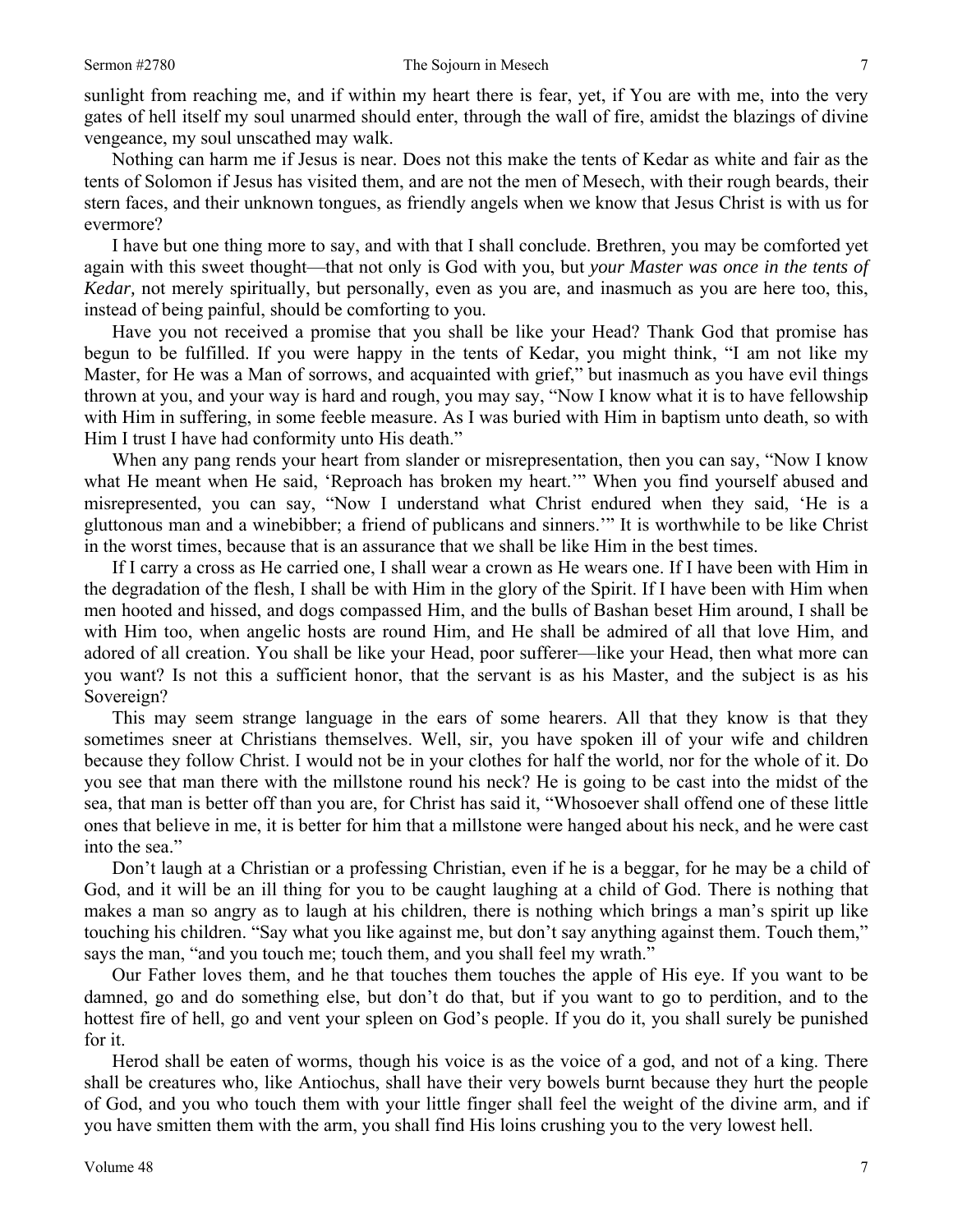But remember, there is mercy for the persecutor. Did not the Lord say, "Saul, Saul, why persecutest thou me? It is hard for thee to kick against the pricks." "John, John, why persecutest thou Me?" "Lord, I only laugh at my little daughter." "You have persecuted Me, it is hard for you to kick against the pricks." "Thomas, Thomas, why persecutest thou Me?" "But Lord, I only told my wife I would shut her out if she went to the week night services." "Thou hast done it unto me, inasmuch as thou hast done it unto the least of these my people."

But He cries to you, and says, "It is hard for thee to kick with naked feet against these pricks." And do you say, "Who art thou, Lord?" His answer is, "I am Jesus, whom thou persecutest." And then, if you say, "Canst Thou forgive me, Lord?" His answer is, "I am ready and willing to forgive. 'Come now, and let us reason together, though your sins be as scarlet, they shall be as white as snow; though they be red like crimson, they shall be as wool.'" Trust in Jesus, and you are safe. Cast yourself once for all on Him, and you cannot be lost, for he that relies on Jesus is a saved man. May God add the blessing of His Spirit, for Jesus' sake! Amen.

### **EXPOSITION BY C. H. SPURGEON**

#### *MARK 16*

**Verse 1.** *And when the sabbath was past, Mary Magdalene, and Mary the mother of James, and Salome, had bought sweet spices, that they might come and anoint him.* 

True love had made a mistake, but it was true love for all that, and the Lord accepted it, although He had no need of the sweet spices that the women brought.

**2.** *And very early in the morning the first day of the week, they came unto the sepulchre at the rising of the sun.* 

There had already been another rising of the sun that morning, for the Sun of righteousness had risen, and with His rising, our hopes had risen, and eternal life had come to light.

These holy women proved their affection to their Lord by being there so early. Love will not wait, it delights to render its service as speedily as ever it can, "they came unto the sepulchre at the rising of the sun."

**3-4.** *And they said among themselves, Who shall roll us away the stone from the door of the sepulchre? And when they looked, they saw that the stone was rolled away: for it was very great.* 

Take comfort from this verse, you who are seeking to serve your Lord. There will be sure to be stones in your way, and some of them may be very great ones, but they will be rolled away in the Lord's good time, and in the rolling away of them you will have all the greater joy. If the effort shall need the strength of an angel, then an angel will be sent from heaven for the purpose. There might have been no angel if there had been no stone, and you might have no revelation of the power of heaven to help you if you had not first had a revelation of your own weakness and inability to roll away the stone.

**5.** *And entering into the sepulchre, they saw a young man sitting on the right side, clothed in a long white garment; and they were affrighted.* 

An angel had assumed the appearance of a young man sitting inside the sepulcher.

**6.** *And he saith unto them, Be not affrighted:* 

Why should they be afraid? They had come to serve their Lord, and so had the angel, so there was no cause for fear. Those who love Jesus need never be afraid of angels, nor, for the matter of that, of devils either, for the Lord, whom they serve, will take care of them.

**6.** *Ye seek Jesus of Nazareth, which was crucified:* 

This was the first Gospel sermon preached after the resurrection, so note particularly how the angel describes Christ. He calls Him by His lowly name, "Jesus of Nazareth," and does not speak of Him as the risen or reigning Christ, but as "Jesus of Nazareth, which was crucified." The angels are evidently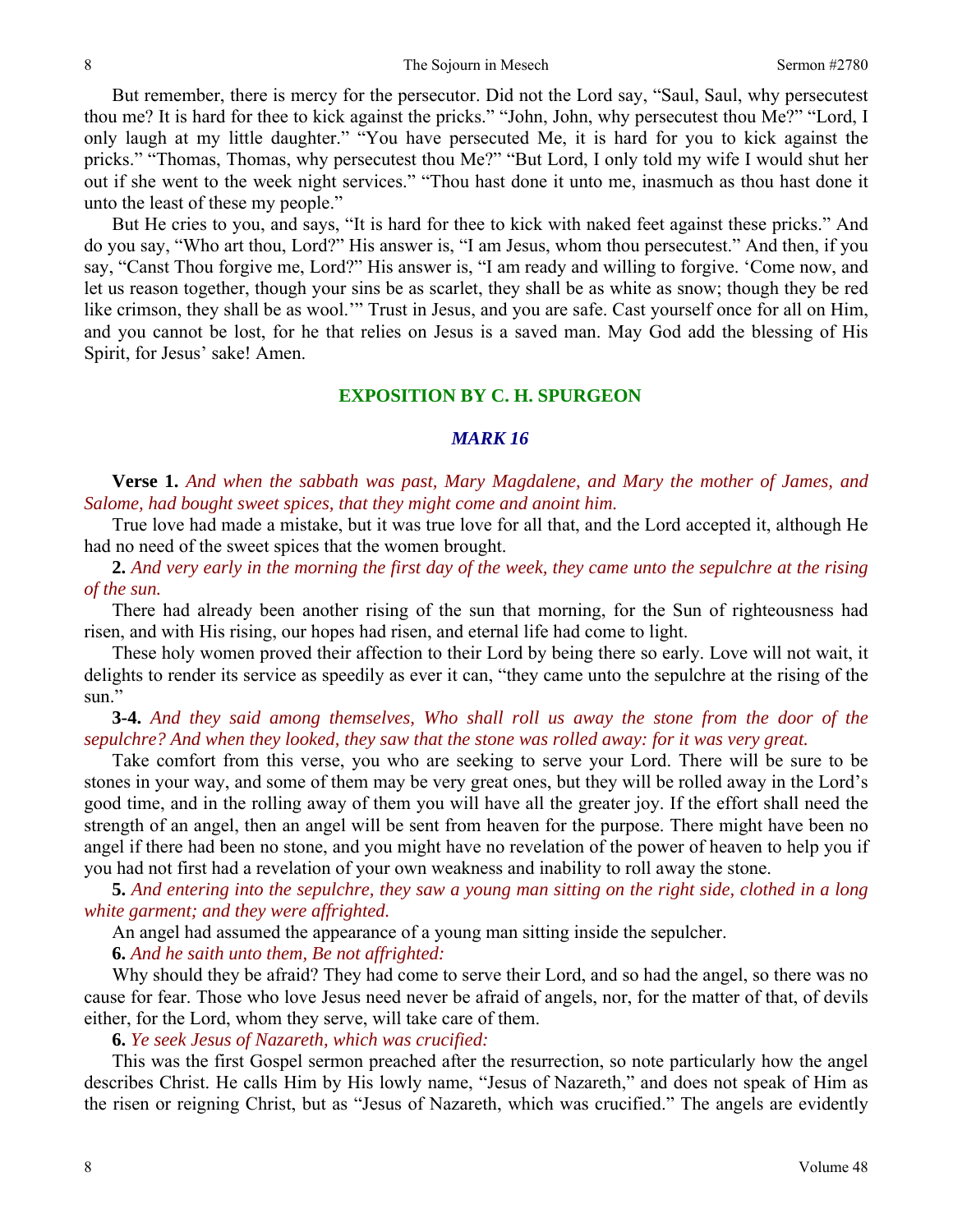not ashamed of the cross of Christ, they do not attempt to hide the shame of it, for this one speaks of "Jesus of Nazareth, which was crucified."

#### **6.** *He is risen; he is not here:*

That is the epitaph inscribed on Christ's tomb, "He is not here." On other people's graves it is written, "Here lies So-and-so," but on Christ's sepulcher it is recorded, "He is not here." He is everywhere else, but "He is not here." He is with us in our solitude, He is with us in our public assemblies, but there is one place where He is not, and that is, in the empty tomb.

Thank God that He is not there, we do not worship a dead man lying in the grave. He, on whom we rely, has risen from the dead, and gone up into glory, where He ever lives to carry out the great design of salvation. "He is not here."

**6-8.** *Behold the place where they laid him. But go your way, tell his disciples and Peter that he goeth before you into Galilee: there shall ye see him, as he said unto you. And they went out quickly, and fled from the sepulchre; for they trembled and were amazed: neither said they any thing to any man; for they were afraid.* 

There was a mixture of joy with their fear, and of fear with their joy, and that tended to keep them silent for a while. Some people tell all they know, even when it would be wiser not to speak, but these godly women waited till they reached those to whom they were bidden to speak. They said nothing to anybody by the way, but hurried on to find the disciples, that they might give them the blessed tidings of their Lord's resurrection.

### **9.** *Now when Jesus was risen early the first day of the week, he appeared first to Mary Magdalene, out of whom he had cast seven devils.*

Where grace had wrought its greatest wonders, there Christ paid His first visit, "He appeared first to Mary Magdalene, out of whom he had cast seven devils."

### **10-11.** *And she went and told them that had been with him, as they mourned and wept. And they, when they had heard that he was alive, and had been seen of her, believed not.*

I can imagine that scene—the weeping and mourning disciples, and this eager woman telling out her story, and telling it with evident truthfulness and deep pathos, but they believed her not. Do you expect to be believed whenever you tell the story of your Lord's resurrection, or any other part of the Gospel message? You have to tell it, not to Christ's disciples, but to those who are aliens from the commonwealth of Israel, and probably, you do not tell it as well as Mary Magdalene did. Marvel not, therefore, if many a time those who hear your message believe it not. Mind that you believe it yourself, and keep on telling it whether others believe it or not, and God will bless it to some of them by and by

**12-13.** *After that he appeared in another form unto two of them, as they walked, and went into the country. And they went and told it unto the residue: but neither believed they them.* 

Unbelief is not easily driven out of even true disciples, but let none of us ever harbor it in our hearts. As we see how unbelieving these disciples were, and know how wrong their unbelief was, let us not be like them.

**14-20.** *Afterward he appeared unto the eleven as they sat at meat, and upbraided them with their unbelief and hardness of heart, because they believed not them which had seen him after he was risen. And he said unto them, Go ye into all the world, and preach the gospel to every creature. He that believeth and is baptized shall be saved; but he that believeth not shall be damned. And these signs shall follow them that believe; In my name shall they cast out devils; they shall speak with new tongues; they shall take up serpents; and if they drink any deadly thing, it shall not hurt them; they shall lay hands on the sick, and they shall recover. So then after the Lord had spoken unto them, he was received up into heaven, and sat at the right hand of God. And they went forth, and preached every where, the Lord working with them, and confirming the word with signs following. Amen.* 

God bless to us the reading of His holy Word! Amen.

#### **HYMNS FROM "OUR OWN HYMN BOOK"—127, 550, 309**